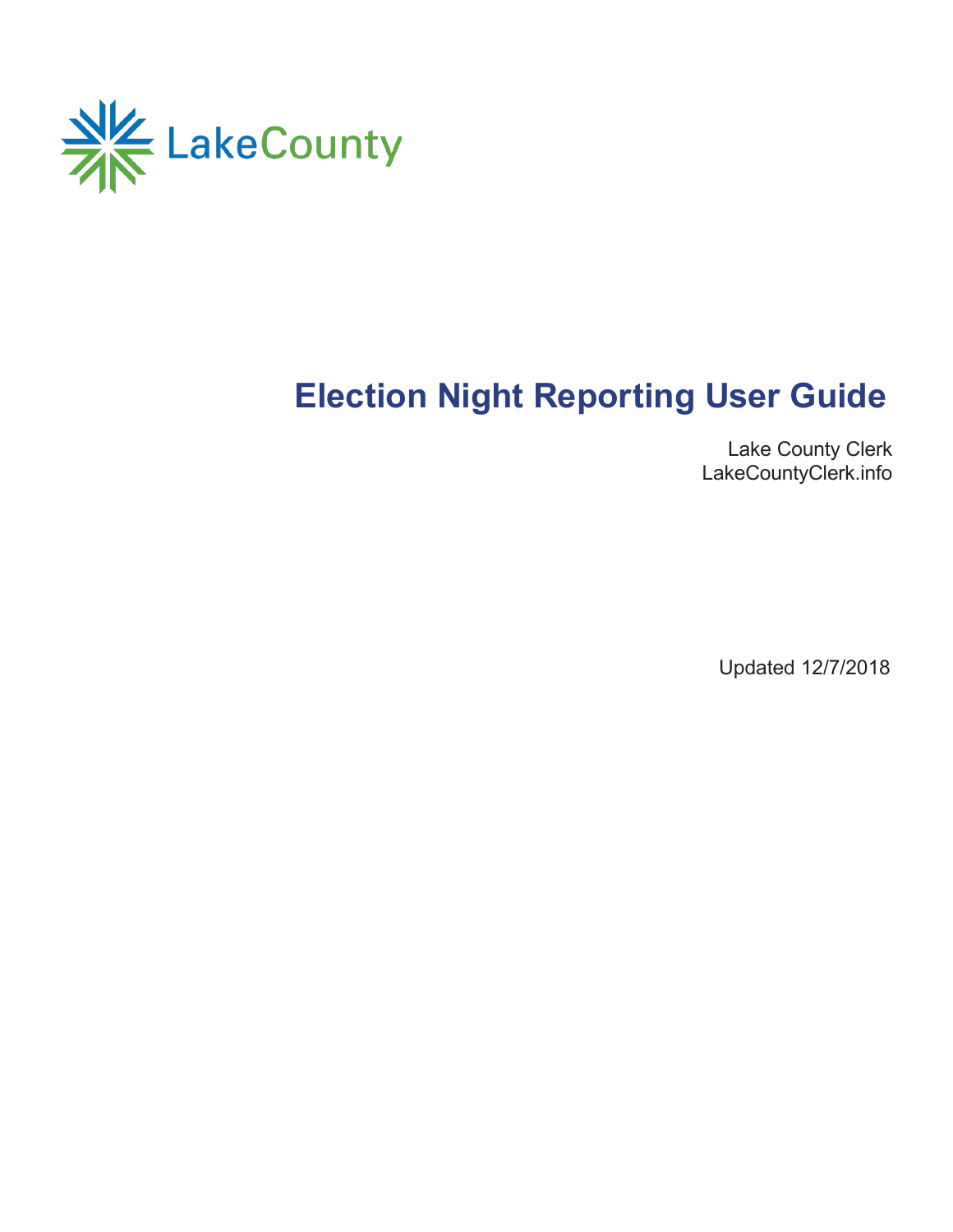## **Table of Contents**

| Overview of Election Night Reporting 1            |
|---------------------------------------------------|
| When and How Often will the Results be Updated? 1 |
| How Do I Navigate Election Night Reporting? 1     |
|                                                   |
|                                                   |
|                                                   |
|                                                   |
|                                                   |
|                                                   |
|                                                   |
|                                                   |
|                                                   |
|                                                   |
|                                                   |
|                                                   |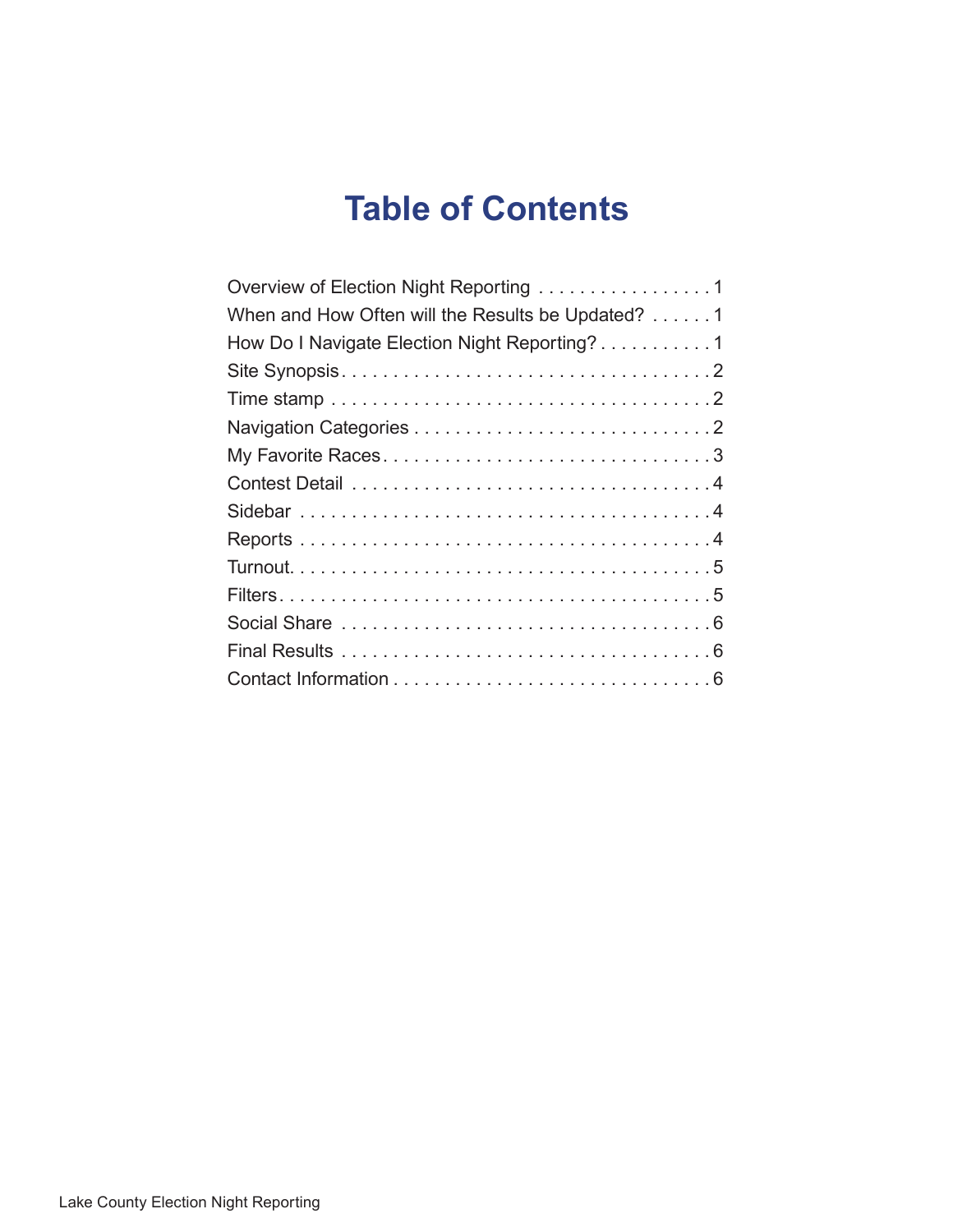### **Overview of Election Night Reporting**

Lake County Clerk's office uses an online tool called Election Night Reporting (ENR) to display election results on a website. The website provides visitors with a graphical view of in-depth county results. Web visitors are presented with a breakdown of votes received for a candidate by contest and totals by vote type. Maps illustrate the precincts which have reported, voter turnout, and results by precinct. Users can customize their view by bookmarking specific contests and building "My Favorite Races" page. Downloadable reports and custom filtering are available. The site contains search capabilities and uses a responsive design to fit the size of the user's viewing screen.

#### **When and How Often Will the Results Be Updated?**

Election judges at the county's individual voting sites will begin transmitting their tallies directly to the clerk's office after polls close and all voters in line at 7 p.m. have been served. Website totals will be updated as new numbers become available from the voting sites.

Election Day totals are the first results to be posted. Since the Election Day reporting transmissions cannot be interrupted, the totals for all mailed and early voted ballots are added afterwards. By statute, these ballots can only be counted in the clerk's office by election judges after the polls close at 7 p.m. on election night.

Write-in vote totals are generally posted on the clerk's website within 7 business days. Only contested precinct committeepersons races will be included on this interactive results web page. A complete list of precinct committeepersons races will be posted as PDF on the Election Results home page.

#### **How Do I Navigate Election Night Reporting?**

The following pages provide an overview of how to navigate the ENR tool, including the:

- Site Synopsis
- Time Stamp
- Navigation Categories
- My Favorite Races
- Contest Detail
- Sidebar Display
- Reports
- Turnout
- Filters
- Social Media

| <b>RESULTS</b>                                                 | <b>MY FAVORITE RACES (0)</b>                                                                                                                                                                                                                                                                                                                                                               |                                                                   | <b>TURNOUT</b>                                                    |
|----------------------------------------------------------------|--------------------------------------------------------------------------------------------------------------------------------------------------------------------------------------------------------------------------------------------------------------------------------------------------------------------------------------------------------------------------------------------|-------------------------------------------------------------------|-------------------------------------------------------------------|
| <b>DEMOCRATIC</b>                                              | <b>REPUBLICAN</b>                                                                                                                                                                                                                                                                                                                                                                          | <b>NONPARTISAN</b>                                                | <b>REFERENDA</b>                                                  |
|                                                                | Unofficial Results (Listed by Party -- Democratic, Republican, Nonpartisan)<br>Early Voting Ballots are NOT included<br>Vote by Mail Ballots are NOT included<br>Provisional Ballots and Late Arriving Vote By Mail Ballots are NOT included<br>Only contested Precinct Committeeman Races are shown<br>To view all Precinct Committeeman Races, please see main Election Results web page |                                                                   |                                                                   |
| HOME - RESULTS - REPUBLICAN                                    |                                                                                                                                                                                                                                                                                                                                                                                            |                                                                   |                                                                   |
| Last updated fr 3/15/2018 12:48:14 PM CDT                      |                                                                                                                                                                                                                                                                                                                                                                                            | $\nabla$ Filter $\bigoplus$ PRINT $\bigotimes_{0}^{\infty}$ SHARE | 104<br>Number of contests                                         |
| - REPUBLICAN                                                   |                                                                                                                                                                                                                                                                                                                                                                                            |                                                                   |                                                                   |
|                                                                |                                                                                                                                                                                                                                                                                                                                                                                            |                                                                   | Voter Turnout                                                     |
| Governor/Lt. Governor (Vote For 1)<br>Precincts Reporting: 0 % |                                                                                                                                                                                                                                                                                                                                                                                            | <b>View Contest Detail</b>                                        | <b>TOTAL</b><br>0.00%                                             |
| Mark Hammel / John Brown                                       | $0.00 -$                                                                                                                                                                                                                                                                                                                                                                                   | $\circ$                                                           | $\mathbf{0}$<br><b>Ballots Cast</b>                               |
| Thomas Jacobson / Aaron Berg                                   | $0.00 -$                                                                                                                                                                                                                                                                                                                                                                                   | $\circ$<br>$\mathbf{0}$                                           | 439,860<br>Registered Voters                                      |
| Attorney General (Vote For 1)                                  |                                                                                                                                                                                                                                                                                                                                                                                            | View Contest Detail                                               | Reports                                                           |
| Precincts Reporting: 0 %                                       |                                                                                                                                                                                                                                                                                                                                                                                            |                                                                   |                                                                   |
| Emma Patriot                                                   | $0.00 -$                                                                                                                                                                                                                                                                                                                                                                                   |                                                                   | Summary CSV<br>击<br>Comma separated file showing total            |
| Sandra Gray                                                    | $0.00 -$                                                                                                                                                                                                                                                                                                                                                                                   | $\circ$                                                           | votes received.                                                   |
|                                                                |                                                                                                                                                                                                                                                                                                                                                                                            | $\mathbf{0}$                                                      | Summary XLS<br>بل<br>the company of the company of the company of |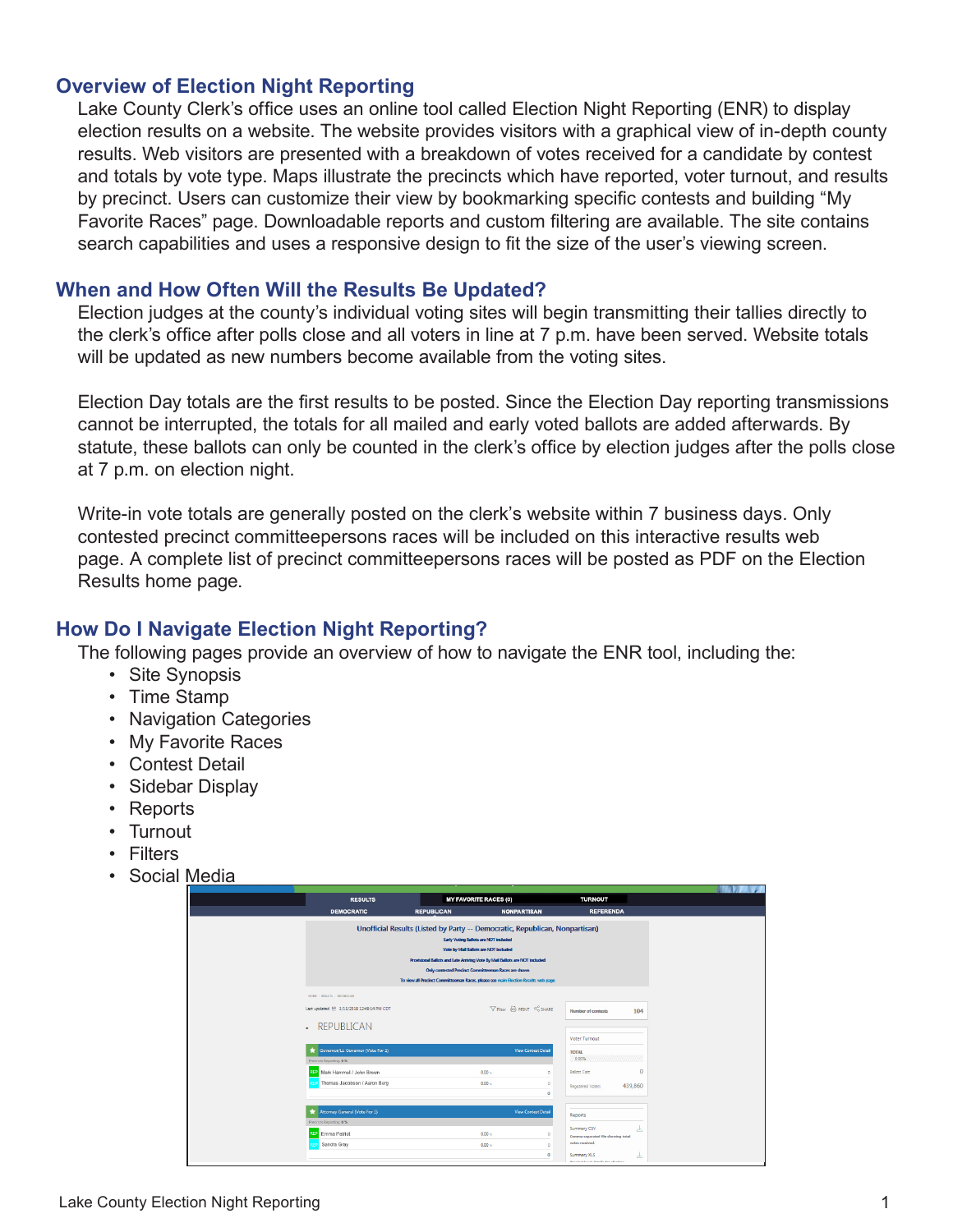## **Site Synopsis**

The synopsis appears at the top of the page, regardless of which page or tab is selected. It includes:

- Language switcher
- Search area
- Election Name
- Clickable tabs to navigate through results and information specific to election

| LAKE COUNTY, IL   |                                          | LANGUAGE <b>(B)</b> |  |
|-------------------|------------------------------------------|---------------------|--|
|                   | MARCH 20, 2018<br><b>GENERAL PRIMARY</b> |                     |  |
| <b>RESULTS</b>    | MY FAVORITE RACES (0)                    | <b>TURNOUT</b>      |  |
| <b>DEMOCRATIC</b> | REPUBLICAN<br><b>NONPARTISAN</b>         | REFERENDA           |  |

## **Time Stamp**

A time stamp of when the last results were reported to the site is also displayed on each navigation page.

| HOME > RESULTS - REDURENTIAL<br>Last updated <sup>台</sup> 3/15/2018 12:48:14 PM CDT<br><b>REPUBLICAN</b><br>$\cdot$ | $\nabla$ Filter $\bigoplus$ PRINT $\infty$ SHARE | 104<br><b>Number of contests</b> |
|---------------------------------------------------------------------------------------------------------------------|--------------------------------------------------|----------------------------------|
|                                                                                                                     |                                                  | <b>Voter Turnout</b>             |
| Governor/Lt. Governor (Vote For 1)                                                                                  | <b>View Contest Detail</b>                       | <b>TOTAL</b>                     |
| Precincts Reporting: 0 %                                                                                            |                                                  | 0.00%                            |
| <b>REP</b><br>Mark Hammel / John Brown                                                                              | $0.00 -$<br>$\circ$                              | 0<br><b>Ballots Cast</b>         |
| Mark Hammel / John Brown<br><b>REF</b>                                                                              | $0.00 -$<br>$\circ$                              | 439,860<br>Registered Voters     |

#### **Navigation Categories**

• "Results"

Races by party and referenda

This landing page will display a list of all contests for the election. Scrolling down the page will reveal all contests.

- "My Favorite Races" Specific races you bookmarked to watch
- "Turnout"

Voter turnout by map and numerical charts

| I<br><b>RESULTS</b> | MY FAVORITE RACES (0) |             | <b>TURNOUT</b> |
|---------------------|-----------------------|-------------|----------------|
| <b>DEMOCRATIC</b>   | REPUBLICAN            | NONPARTISAN | REFERENDA      |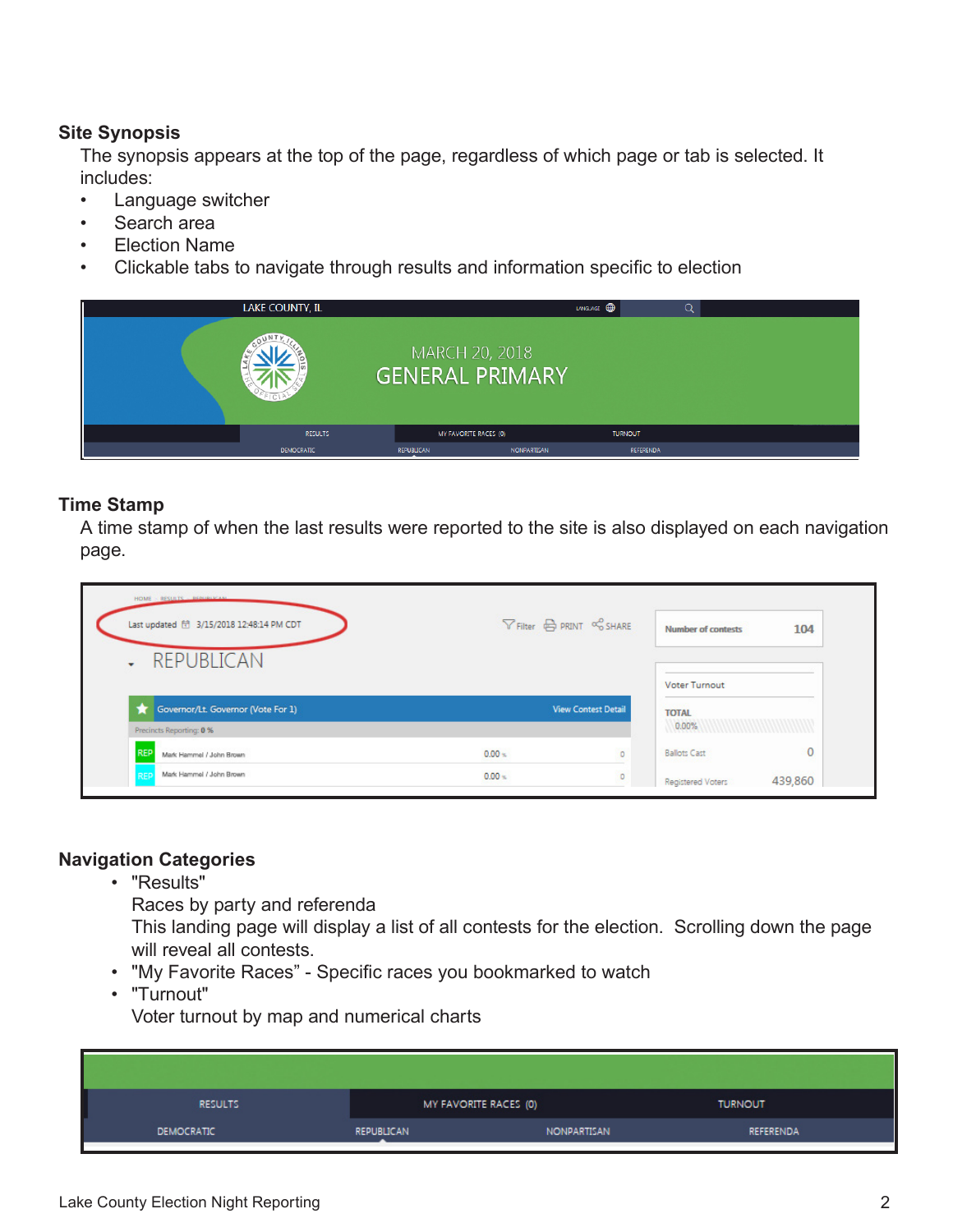#### **My Favorite Races**

The "My Favorite Races" tab contains specific contests that have selected. The favorites page will not contain any races, until at least one race has been selected to appear on this page.

| CLICK HERE FOR ALL RESULTS.                                                                                |                    | MY FAVORITE RACES (0) |                               |  |
|------------------------------------------------------------------------------------------------------------|--------------------|-----------------------|-------------------------------|--|
| HOME - MY FAVORITE RACES.                                                                                  |                    |                       |                               |  |
| <b>MY FAVORITE RACES</b><br>Last updated 9/1/2016 8:16:15 AM EDT                                           |                    |                       | <b>Z FULL SCREEN</b> OF SHARE |  |
|                                                                                                            | GOVERNOR           |                       |                               |  |
|                                                                                                            | John Doe 50.00x 25 |                       |                               |  |
|                                                                                                            | Jane Doe 50.00x 25 |                       |                               |  |
|                                                                                                            |                    |                       |                               |  |
| There are no favorite races selected. Return to the Results page and mark your favorite races with a star. |                    |                       |                               |  |
|                                                                                                            |                    |                       |                               |  |

Favorite races can be built by returning to the "Results" tab and selecting the star symbol beside the contest name. When a favorite is selected, the star will turn yellow, and the contest will be placed in the "My Favorite Races" tab.

| <b>RESULTS</b>                                    |                   | <b>MY FAVORITE RACES (0)</b> | <b>TURNOUT</b>         |
|---------------------------------------------------|-------------------|------------------------------|------------------------|
| <b>DEMOCRATIC</b>                                 | <b>REPUBLICAN</b> | NONPARTISAN REFERENDA        |                        |
| <b>COUNTY</b>                                     |                   |                              |                        |
| State's Attorney<br>(Vote For 1)                  |                   |                              | <b>Precinct Detail</b> |
| Precincts Reporting: 100 %                        |                   |                              |                        |
| Robert Montgomery                                 |                   | 100.00 <sub>%</sub>          | 319.083                |
| <b>County Circuit Court Clerk</b><br>(Vote For 1) |                   |                              | <b>Precinct Detail</b> |
| Precincts Reporting: 100 %                        |                   |                              |                        |

Below is an image of the "My Favorite Races," after making selections.

| <b>RESULTS</b>                                          | <b>COMPANY WYCROW, LIBRIT LIBRARY </b><br><b>MY FAVORITE RACES (1)</b><br><b>TURNOUT</b> |                        |
|---------------------------------------------------------|------------------------------------------------------------------------------------------|------------------------|
| mine. In resistor each.                                 |                                                                                          |                        |
| MY FAVORITE RACES<br>Let upmeet in MIDSA 13 6118-AW CDT |                                                                                          |                        |
| County Circuit Court Clerk<br>(Vote For 1)              |                                                                                          | <b>Precinct Detail</b> |
| Precincts Reporting: 100 %                              |                                                                                          |                        |
| Chris Campbell                                          | 55.60%                                                                                   | 226,245                |
| Joan Paxton                                             | 44.40%                                                                                   | 180,658                |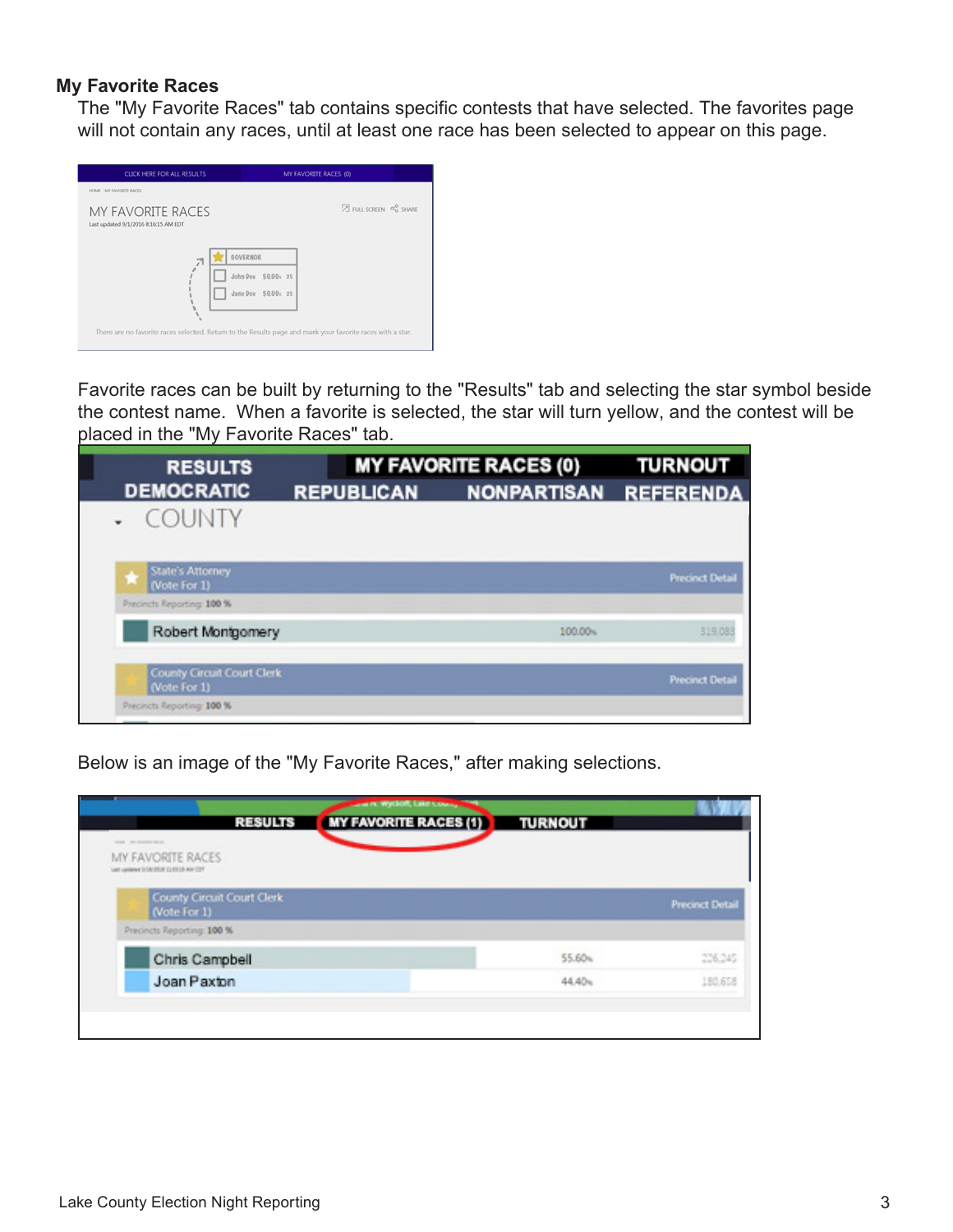## **Contest Details**

Click on any contest title to see percentage and total number of votes for each candidates.

|            | Governor/Lt. Governor (Vote For 1) |          | <b>View Contest Detail</b> |
|------------|------------------------------------|----------|----------------------------|
|            | Precincts Reporting: 0 %           |          |                            |
| <b>REP</b> | Mark Hammel / John Brown           | $0.00 -$ | $\circ$                    |
| <b>REP</b> | Thomas Jacobson / Aaron Berg       | $0.00 -$ | O                          |
|            |                                    |          |                            |

Click on "View Contest Details" to see:

- Color-coded precinct map of reported totals
- Percentage of votes in numeric or bar chart format
- Percentage of votes by precinct
- Ballots sorted by type (early, by mail, or Election Day) under "Vote Type."

Additionally, when hovering over the precincts on the map, results from each precinct will appear.

#### **Sidebar**

The Sidebar Area appears on the right hand side of the page, regardless of which page or tab is selected. Information contained in the side bar includes:

- Number of contests.
- Voter turnout percentage—based on the ratio of active registered voters to ballots cast
- Downloadable Reports

#### **Reports**

Downloadable reports are accessible by clicking the download icon by the report type, in the right sidebar. File formats include CSV, XLS, XML, and TXT.

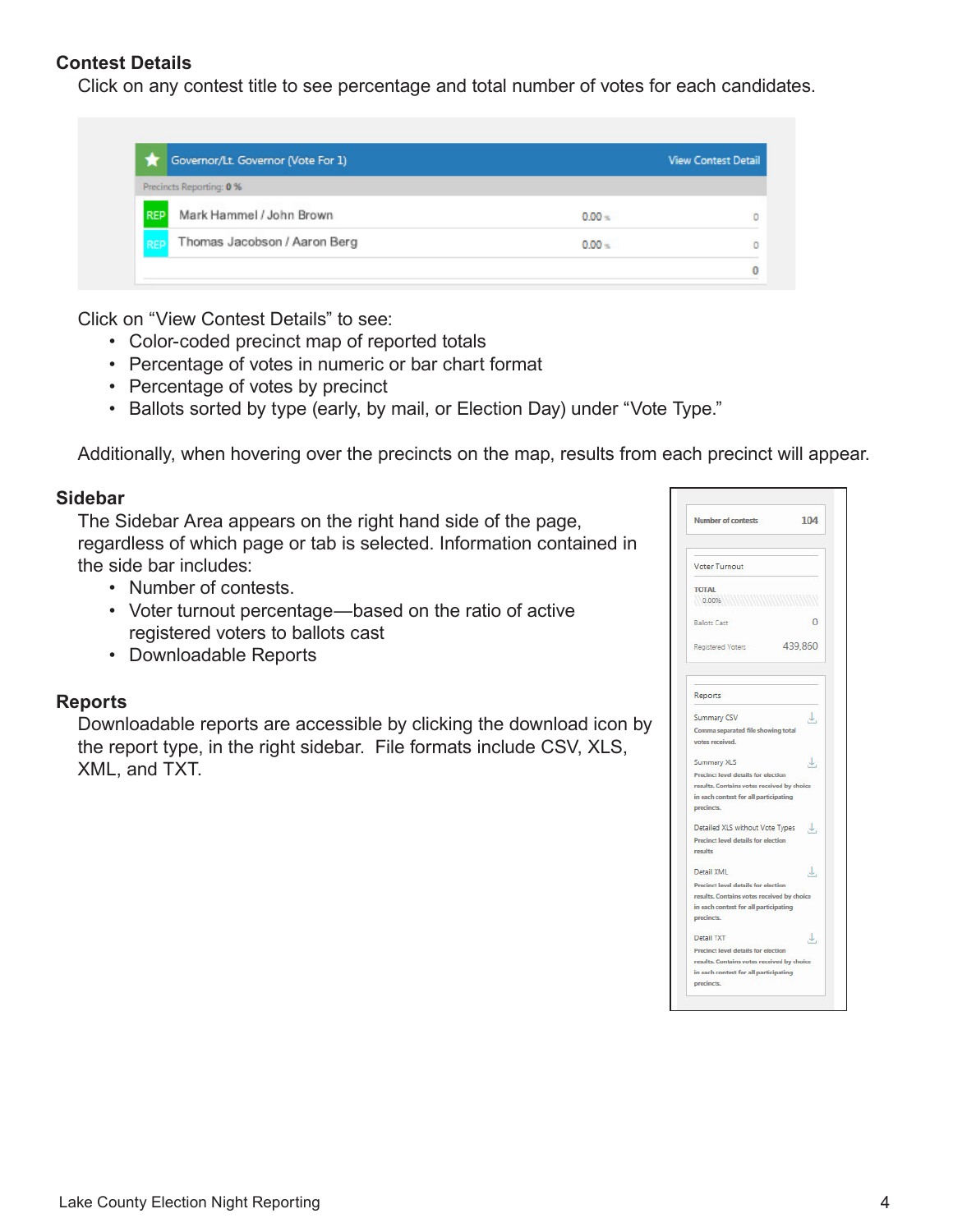## **Turnout**

In Turnout, viewers will find a color-coded precinct map showing percentages, a number representing the general turnout percentage, and a precinct list showing number of ballots cast, registered voters, and voter turnout.



#### **Filters**

Click on the "Filter" icon to select a township or precinct from the drop-down menu and view the results for contests for the specific township or precinct selected.

| <b>FILTERS</b>                               |        |              | $\nabla$ Filter $\bigoplus$ PRINT $\propto_0^0$ SHARE | <b>Number of contests</b> | 104     |
|----------------------------------------------|--------|--------------|-------------------------------------------------------|---------------------------|---------|
| Last updated 3/16/2018 10:29:37 AM CDT       |        |              |                                                       |                           |         |
| <b>Vote Type Filter</b>                      | Filter |              | $\times$                                              | <b>Voter Turnout</b>      |         |
| All                                          | All    | $\checkmark$ |                                                       | <b>TOTAL</b>              |         |
| <b>Election Day</b><br><b>Early Voting</b>   |        |              |                                                       | 0.00%                     |         |
| Vote By Mail (VBM)<br>Late Arriving VBM-Prov |        |              | <b>FILTERS</b>                                        | <b>Ballots Cast</b>       | $\circ$ |
|                                              |        |              |                                                       | Registered Voters         | 439,860 |